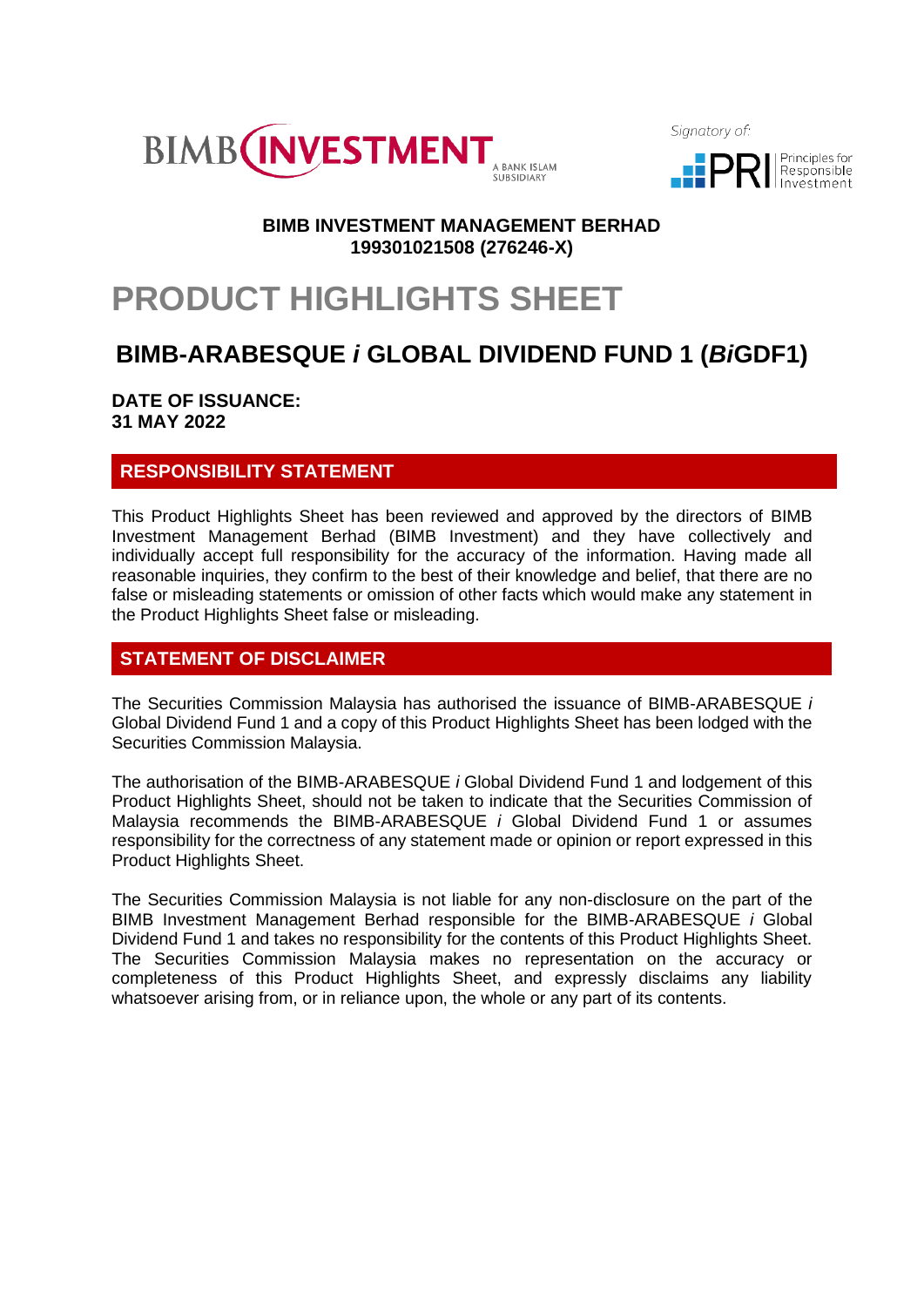**This Product Highlights Sheet only highlights the key features and risks of this unlisted capital market product. Investors are advised to request, read and understand the disclosure documents before deciding to invest.**

## **PRODUCT HIGHLIGHTS SHEET**

## **BIMB-ARABESQUE** *i* **GLOBAL DIVIDEND FUND 1**

#### **BRIEF INFORMATION OF THE PRODUCT**

#### **1. What is this product about?**

BIMB-ARABESQUE *i* Global Dividend Fund 1 is an Islamic feeder fund which seek to achieve longterm capital appreciation.

## **PRODUCT SUITABILITY**

#### **2. Who is this product suitable for?**

|                           | The Fund is primarily suitable for investors:                                                                                                                                                                                        |  |  |  |  |
|---------------------------|--------------------------------------------------------------------------------------------------------------------------------------------------------------------------------------------------------------------------------------|--|--|--|--|
| <b>Investor's Profile</b> | who are seeking exposure to Shariah-compliant global developed<br>٠<br>markets equity;<br>who are seeking capital appreciation;<br>٠<br>with moderate to high risk tolerance;<br>٠<br>with a 5-year or more investment horizon.<br>٠ |  |  |  |  |

## **KEY PRODUCT FEATURES**

#### **3. What am I investing in?**

| <b>Launch date</b>                                    | 5 November 2015                                                                                                                                                                                                                                                                                                                                                                                                                                                                                                                                                                                                                            |  |  |  |  |
|-------------------------------------------------------|--------------------------------------------------------------------------------------------------------------------------------------------------------------------------------------------------------------------------------------------------------------------------------------------------------------------------------------------------------------------------------------------------------------------------------------------------------------------------------------------------------------------------------------------------------------------------------------------------------------------------------------------|--|--|--|--|
| <b>Fund Category</b>                                  | Feeder                                                                                                                                                                                                                                                                                                                                                                                                                                                                                                                                                                                                                                     |  |  |  |  |
| <b>Fund Type</b>                                      | Income & Growth                                                                                                                                                                                                                                                                                                                                                                                                                                                                                                                                                                                                                            |  |  |  |  |
| <b>Financial Year End</b>                             | 31 March                                                                                                                                                                                                                                                                                                                                                                                                                                                                                                                                                                                                                                   |  |  |  |  |
| <b>Base Currency</b>                                  | <b>USD</b>                                                                                                                                                                                                                                                                                                                                                                                                                                                                                                                                                                                                                                 |  |  |  |  |
| <b>Shariah Principles</b><br><b>Applicable</b>        | Investor appoints the Manager to undertake the investment<br>$1_{-}$<br>activities on their behalf under the Islamic contract of "Wakalah Bil<br>Istithmar" or "Agency for Investment".<br>The Manager is appointed to undertake the investment activities<br>2.<br>on behalf of the investor for a fee ("Ujrah").<br>The Trustee is the independent party to safeguard the investor's<br>3.<br>assets of the Fund and ensure the Manager acts in accordance with<br>the Deed and SC Guidelines.                                                                                                                                           |  |  |  |  |
| <b>Investment Objective</b>                           | The Fund seeks to achieve long-term capital appreciation.                                                                                                                                                                                                                                                                                                                                                                                                                                                                                                                                                                                  |  |  |  |  |
| <b>Investment Policies &amp;</b><br><b>Strategies</b> | The Fund will be investing in a minimum of 90% of the Fund's NAV into<br>the Target Fund and a maximum of 10% of the Fund's NAV into Islamic<br>fixed deposits, Islamic money market instruments and/or Islamic liquid<br>assets. The Fund will have a passive strategy as all the investment<br>decisions will be made at the Target Fund level.<br>The Manager may take temporary defensive positions that may be<br>inconsistent with the Fund's principal strategy by reducing its<br>investment into the Target Fund and raise liquidity level of the Fund<br>during adverse market conditions to protect the Unit Holders' interest. |  |  |  |  |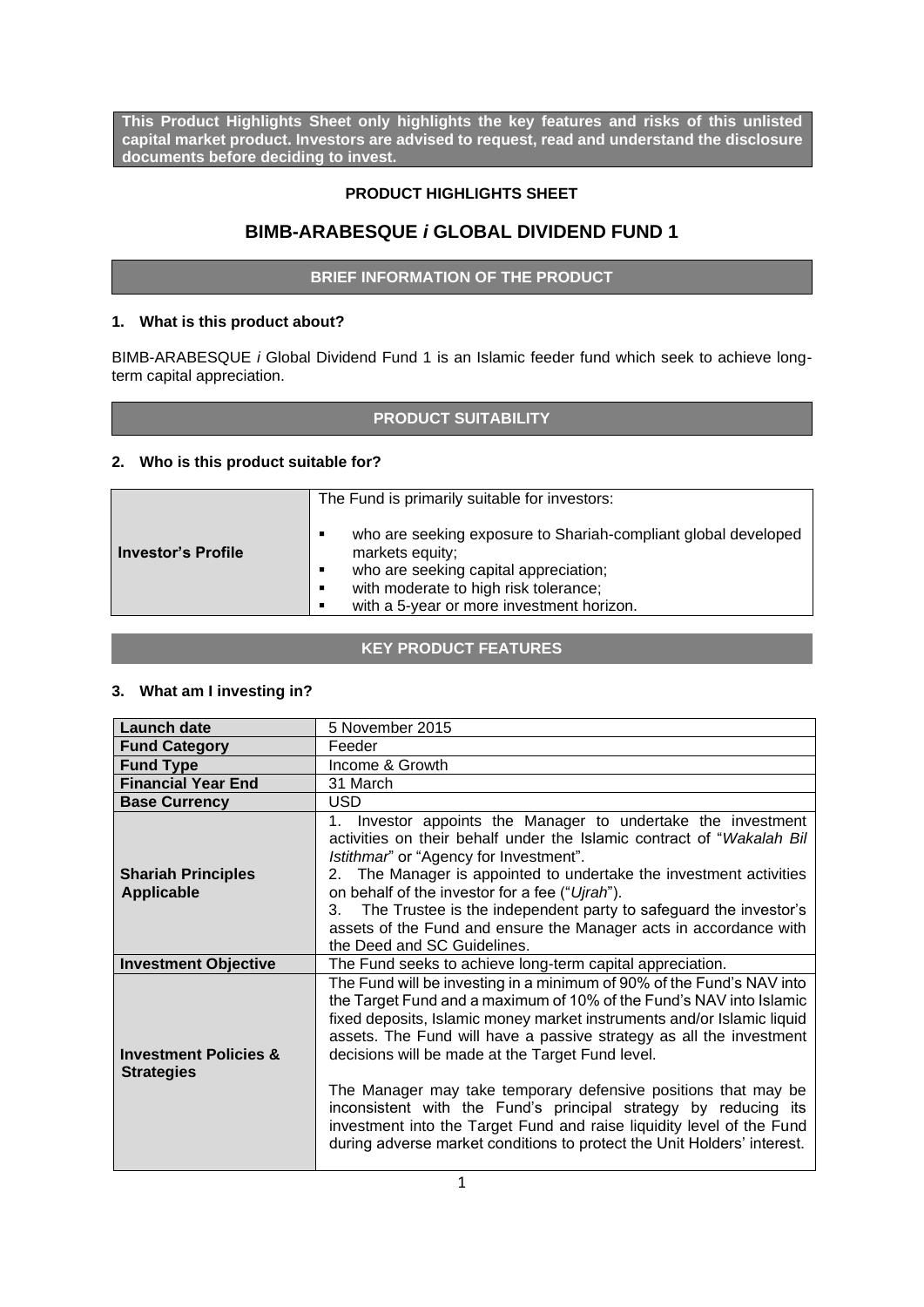|                                         | The Manager may substitute the Target Fund with another fund that<br>has a similar objective with the Fund, if the Manager is of the opinion<br>that the Target Fund no longer meets the Fund's investment objective.<br>However, a replacement of the Target Fund would require Unit<br>Holders' approval.<br>The Manager may use Islamic derivatives Instruments such as |                              |                  |  |                                     |                  |
|-----------------------------------------|----------------------------------------------------------------------------------------------------------------------------------------------------------------------------------------------------------------------------------------------------------------------------------------------------------------------------------------------------------------------------|------------------------------|------------------|--|-------------------------------------|------------------|
|                                         | options, future contracts, forward contracts and swaps for the purpose<br>of hedging.                                                                                                                                                                                                                                                                                      |                              |                  |  |                                     |                  |
|                                         | In the event of a downgrade in the rating of a counter-party of an over-<br>the-counter Islamic derivative, the Manager reserve the right to deal<br>with the over-counter Islamic derivative in the best interest of the Unit<br>Holders.                                                                                                                                 |                              |                  |  |                                     |                  |
|                                         | <b>Target Fund</b>                                                                                                                                                                                                                                                                                                                                                         |                              |                  |  | Minimum of 90% of the<br>Fund's NAV |                  |
| <b>Asset Allocation</b>                 | Islamic Fixed Deposits, Islamic<br>Money Market instruments and/or<br>Islamic liquid assets                                                                                                                                                                                                                                                                                |                              |                  |  | Maximum of 10% of the<br>Fund's NAV |                  |
|                                         |                                                                                                                                                                                                                                                                                                                                                                            |                              |                  |  |                                     |                  |
|                                         | MSCI AC World Index NR                                                                                                                                                                                                                                                                                                                                                     |                              |                  |  |                                     |                  |
|                                         |                                                                                                                                                                                                                                                                                                                                                                            |                              |                  |  |                                     |                  |
| <b>Benchmark</b>                        | Source: https://www.msci.com/indexes                                                                                                                                                                                                                                                                                                                                       |                              |                  |  |                                     |                  |
|                                         | Please note that the risk profile of the Fund may be higher than the risk<br>profile of the benchmark.                                                                                                                                                                                                                                                                     |                              |                  |  |                                     |                  |
|                                         | Subject to availability of income, the Manager will declare annual                                                                                                                                                                                                                                                                                                         |                              |                  |  |                                     |                  |
|                                         | income distribution. Income distribution will be based on net realised                                                                                                                                                                                                                                                                                                     |                              |                  |  |                                     |                  |
|                                         | income for the period.                                                                                                                                                                                                                                                                                                                                                     |                              |                  |  |                                     |                  |
| <b>Distribution Policy</b>              | The Fund will be measured against an average income distribution                                                                                                                                                                                                                                                                                                           |                              |                  |  |                                     |                  |
|                                         | yield of 6% per annum over a 5-year period. This is not a guaranteed                                                                                                                                                                                                                                                                                                       |                              |                  |  |                                     |                  |
|                                         | return and it is only a measurement of the Fund's income distributions.<br>The Fund may or may not achieve 6% income distribution yield in any                                                                                                                                                                                                                             |                              |                  |  |                                     |                  |
|                                         | particular financial year.                                                                                                                                                                                                                                                                                                                                                 |                              |                  |  |                                     |                  |
|                                         |                                                                                                                                                                                                                                                                                                                                                                            |                              |                  |  |                                     |                  |
|                                         |                                                                                                                                                                                                                                                                                                                                                                            |                              |                  |  | <b>Class of Units</b><br>RM         |                  |
|                                         | <b>Class of Units</b>                                                                                                                                                                                                                                                                                                                                                      | <b>RM Class</b>              | <b>USD Class</b> |  | <b>Hedged</b><br><b>Class</b>       | <b>SGD Class</b> |
|                                         | Minimum Initial<br>Investment                                                                                                                                                                                                                                                                                                                                              | <b>MYR500</b>                | <b>USD500</b>    |  | <b>MYR500</b>                       | <b>SGD500</b>    |
| <b>Transaction of Unit</b>              | Minimum Additional<br>Investment                                                                                                                                                                                                                                                                                                                                           | <b>MYR100</b>                | <b>USD100</b>    |  | <b>MYR100</b>                       | <b>SGD100</b>    |
|                                         | Minimum Units<br>Held                                                                                                                                                                                                                                                                                                                                                      | 500 unit                     | 500 unit         |  | 500 unit                            | 500 unit         |
|                                         | <b>Minimum Units</b><br>Redeemed                                                                                                                                                                                                                                                                                                                                           | 100 unit                     | 100 unit         |  | 100 unit                            | 100 unit         |
|                                         | Note: The Manager may waive or vary the minimum amount stipulated<br>above at its sole and absolute discretion.                                                                                                                                                                                                                                                            |                              |                  |  |                                     |                  |
|                                         |                                                                                                                                                                                                                                                                                                                                                                            | <b>About the Target Fund</b> |                  |  |                                     |                  |
| <b>Name of the Target Fund</b>          | Arabesque Q3.17 SICAV - Global ESG Momentum Flexible Allocation                                                                                                                                                                                                                                                                                                            |                              |                  |  |                                     |                  |
| <b>Inception Date of the</b>            | 3 August 2015                                                                                                                                                                                                                                                                                                                                                              |                              |                  |  |                                     |                  |
| <b>Target Fund</b><br>Name of Regulator |                                                                                                                                                                                                                                                                                                                                                                            |                              |                  |  |                                     |                  |
| <b>Jurisdiction</b>                     | Commission de Surveillance du Secteur Financier ("CSSF")                                                                                                                                                                                                                                                                                                                   |                              |                  |  |                                     |                  |
| <b>Target Fund Manager</b>              | <b>Grand Duchy of Luxembourg</b>                                                                                                                                                                                                                                                                                                                                           |                              |                  |  |                                     |                  |
|                                         | Arabesque (Deutschland) GmbH                                                                                                                                                                                                                                                                                                                                               |                              |                  |  |                                     |                  |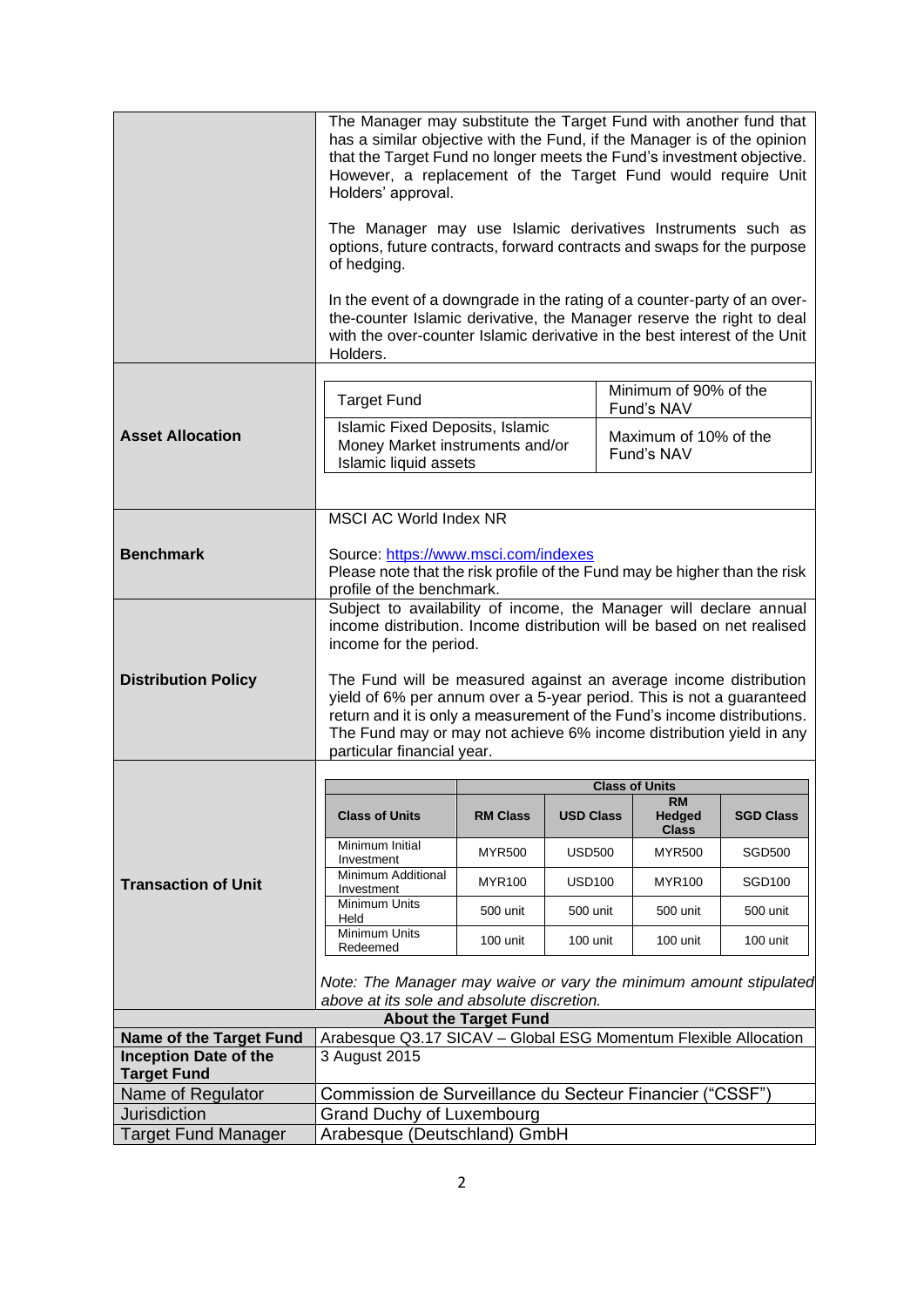| Management Company<br>of the Target Fund | FundPartner Solutions (Europe) S.A. |
|------------------------------------------|-------------------------------------|
| Depositary                               | Pictet & Cie (Europe) S.A.          |

*Note: Please refer to the Fund's Prospectus for further details of the Fund.*

#### **4. Who am I investing with?**

| <b>Manager</b>                                    | <b>BIMB Investment Management Berhad</b>                                                                                                                                                                                      |  |  |  |  |
|---------------------------------------------------|-------------------------------------------------------------------------------------------------------------------------------------------------------------------------------------------------------------------------------|--|--|--|--|
| <b>Corporate Profile of the</b><br><b>Manager</b> | The Manager is a wholly-owned subsidiary of Bank Islam Malaysia<br>Berhad. The Manager, a licensed Islamic fund management company,<br>was incorporated on 14 September 1993 and commenced its<br>operations on 20 June 1994. |  |  |  |  |
| <b>Target Fund Manager</b>                        | Arabesque (Deutschland) GmbH                                                                                                                                                                                                  |  |  |  |  |
| <b>Trustee</b>                                    | Deutsche Trustees Malaysia Berhad                                                                                                                                                                                             |  |  |  |  |
| <b>Shariah Advisers</b>                           | Dr. Shamsiah binti Mohamad<br>Assoc. Prof. Dr. Yasmin Hanani binti Mohd Safian<br>$\bullet$<br>Ir. Dr. Hj. Muhamad Fuad bin Abdullah<br>٠                                                                                     |  |  |  |  |

#### **5. What are the possible outcomes of my investment?**

The investor may gain from the appreciation of unit price as a result of the increase in value of the underlying and/or accrual of profit earned.

However, investment involves risk. The value of the Fund and its distribution (if any) may rise or fall. These risk factors, among others, may cause you to lose part or all of your investment.

#### **KEY RISKS**

#### **6. What are the key risks associated with this product?**

#### **General Risks of Investing in the Fund:**

#### • **Market Risk**

This risk arises due to fluctuations in market value of investments. Such fluctuations occur because of factors that affect the entire market. Market risk cannot be eliminated by diversification. It stems from the fact that there are economy-wide perils which threaten all businesses. Hence investors will be exposed to market uncertainties, and no matter how many equities are held, fluctuations in the economy, political and social environment will affect the market price of the investments.

#### • **Financing Risk**

This risk occurs when the investor obtains financing provided by any financial institution to finance the purchase of the Fund. The financial institution may require additional collateral (when Units are used as collaterals) should the price of Units falls which the investor may be unable to provide. In addition, the investor may not be able to fulfill certain payment obligations due to unforeseen circumstances.

Other financing risk factors to consider include:

- a. the higher the margin of financing, the greater the potential for losses as well as gains; and
- b. if the financing taken is a variable profit rate financing and profit rates rise, the total payment amount will increase.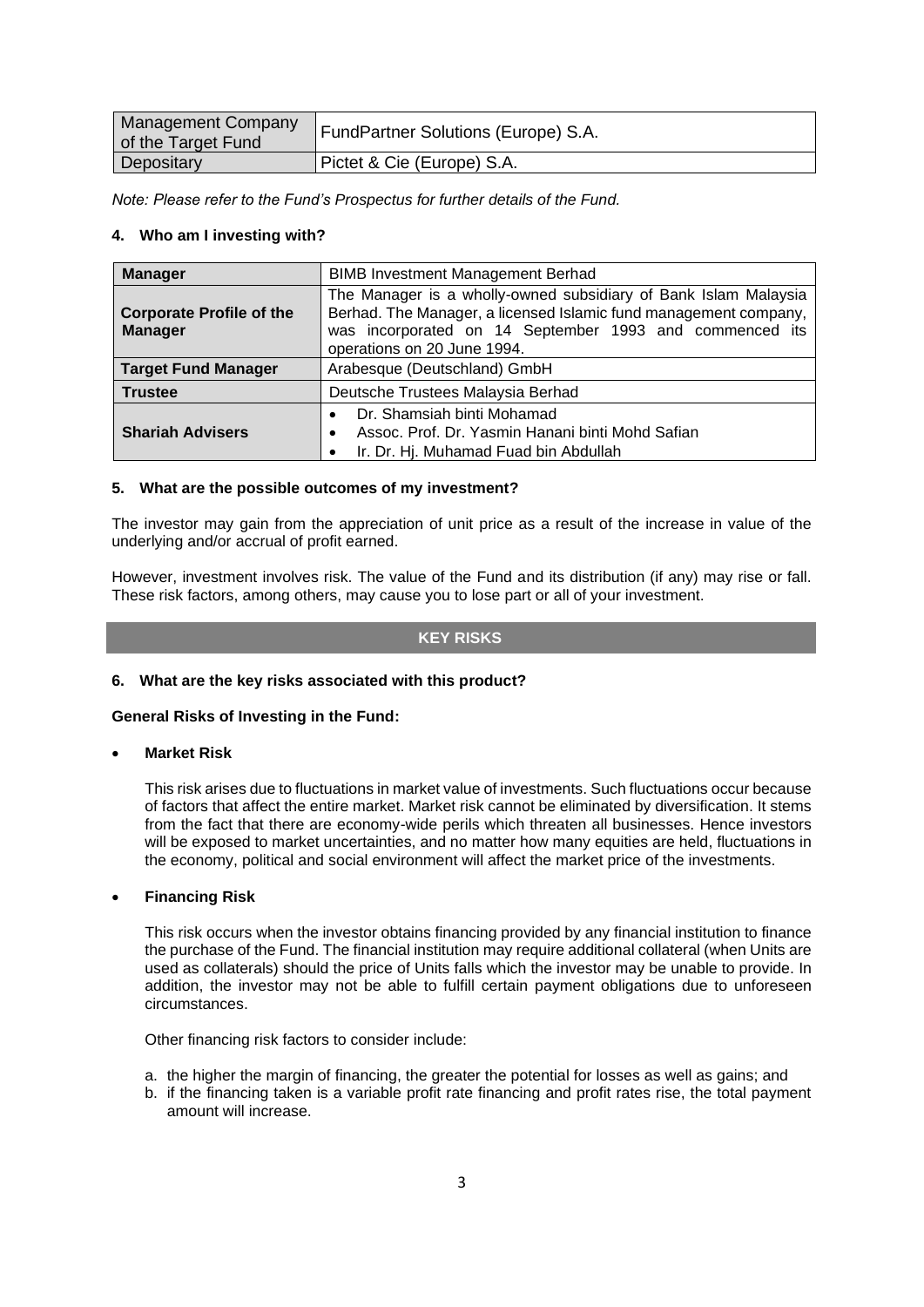#### • **Management Risk**

Poor management of the Fund may cause losses to the Fund which in turn may affect the capital invested by Unit Holders. The Manager is able to manage such risk with close monitoring by the investment committee members of the Fund which will oversee the activities and performance of the Fund.

#### • **Risk of Non-Compliance**

This is a risk where the Fund may be mismanaged due to the Manager's non-compliance with the provisions set out in the Deed or this Prospectus or the laws/guidelines governing the Fund or the Manager's own internal procedures or where the employee of the Manager acts fraudulently or dishonestly in managing the Fund. This may also occur when the Manager does not adhere to the investment mandate of the Fund.

#### • **Shariah Non-Compliance Risk**

This is a risk that the Fund may hold investments which are not Shariah-compliant by error or the administration and operation of the Fund are not in line with Shariah rules and principles. If this occurs, there is a possibility that the Unit price of the Fund may be adversely affected due to rectification required.

#### **Specific Risks Associated with Investing in the Fund:**

#### • **Concentration Risk**

As a feeder fund, any adverse effect on the Target Fund will inevitably affect the Fund. The Fund's performance is also dependent on the performance of the Target Fund. This risk may be mitigated as the Manager is allowed to take temporary defensive positions in response to adverse market conditions.

#### • **Liquidity Risk**

Liquidity risk is the risk that the units of the Target Fund cannot be readily sold and converted into cash. This can occur when there is a restriction on realization of units of the Target Fund. In order to mitigate this risk, the Manager will maintain a sufficient liquidity level for the purposes of meeting redemption requests.

#### • **Country Risk**

As the Fund invests in the Target Fund which operates in country other than Malaysia, the Fund will be exposed to the risks specific to the countries in which the Target Fund operates. Such risk includes changes in the country's economic fundamentals, socio-political environment, exchange rates and foreign investment policies. These factors may have a negative impact on the Fund and consequently adversely affect the Fund's NAV.

#### • **Currency Risk**

As the Fund invests in foreign investments (i.e. the Target Fund which is denominated in foreign currency), the Fund would be exposed to currency risk. This is the risk associated with investments that are denominated in currencies that are different from the Base Currency of the Fund. When the currency of foreign investments depreciates against the Base Currency of the Fund, the Fund will suffer currency losses. This is in addition to any capital gains and/or losses from the investment.

For the RM Hedged Class, the Fund will be investing in the Target Fund which is denominated in USD, however investors in the RM Hedged Class will be subject to lower currency risk at the Fund level as the Manager will mitigate this risk by hedging the foreign currency exposure. Investors should note that by employing this hedging, investors would not able to enjoy the additional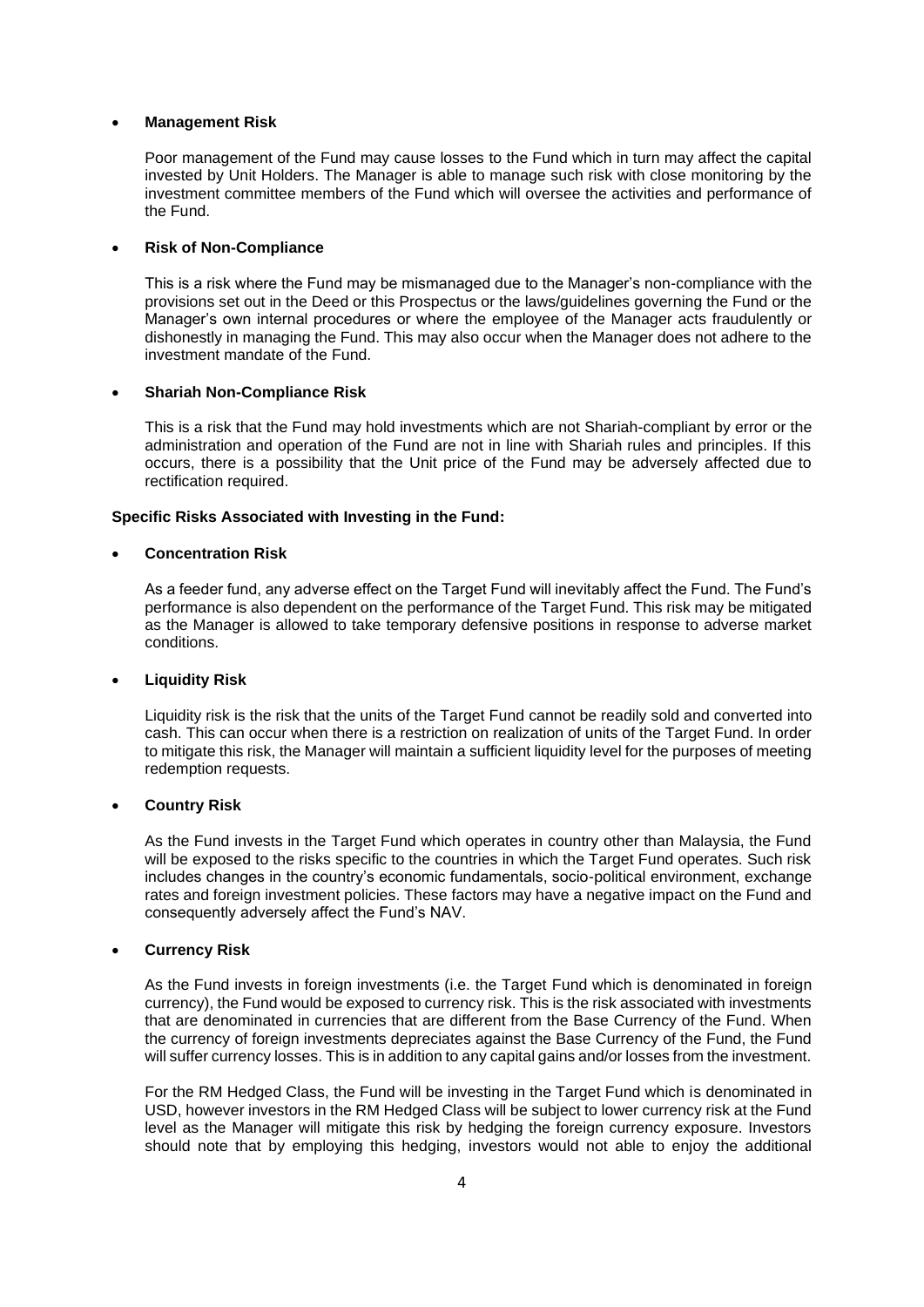currency gains when USD moves favorably against the RM. Additional transaction cost of hedging will also be borne by investors in the RM Hedged Class.

#### • **Target Fund Manager Risk**

As a feeder fund, the Fund invests in the Target Fund which is managed by the Target Fund Manager. The Manager has no control over the investment technique and knowledge, operational controls and management of the Target Fund Manager. In the event of any mismanagement of the Target Fund, the NAV of the Fund, which invests substantially all of its assets into the Target Fund, would be affected adversely.

*Investors are reminded that the above list of risks may not be exhaustive and if necessary, investors should consult their adviser(s), e.g. bankers, lawyers, stockbrokers for a better understanding of the risks.*

*Note: Please refer to the Fund's Prospectus for further details of each risk.*

*It is important to note that events affecting the investments cannot always be foreseen. Therefore, it is not always possible to protect investments against all risks. The various asset classes generally exhibit different levels of risk. The investment of the Fund carries risks and you are recommended to read the whole Prospectus to assess the risks of the Fund.*

*If your investments are made through the distributor (i.e. the institutional unit trust adviser ("IUTA") via a nominee system of ownership), you would not be deemed to be a unit holder under the Deed and as a result, you may not exercise all the rights ordinarily conferred to a unit holder (e.g. the right to call for unit holders' meetings and the right to vote at a unit holders' meeting).*

#### **FEES & CHARGES**

#### **7. What are the fees and charges involved?**

There are fees and charges involved and investors are advised to consider the fees and charges before investing in the Fund.

This table describes the charges that you may directly incur when you purchase or redeem Units.

|                      | Up to 5% of the NAV per Unit                                                 |  |  |  |  |  |
|----------------------|------------------------------------------------------------------------------|--|--|--|--|--|
|                      |                                                                              |  |  |  |  |  |
|                      | The sales charge is applicable to all Classes of Units.                      |  |  |  |  |  |
| <b>Sales Charge</b>  |                                                                              |  |  |  |  |  |
|                      | The manager may at it discretion charge a lower sale charge based on the     |  |  |  |  |  |
|                      | size of investment and/or other criterion as may be determined from time to  |  |  |  |  |  |
|                      | time.                                                                        |  |  |  |  |  |
|                      |                                                                              |  |  |  |  |  |
| <b>Redemption</b>    | The Manager will NOT impose any redemption charge on any redemption.         |  |  |  |  |  |
| Charge               |                                                                              |  |  |  |  |  |
| <b>Transfer Fee</b>  | Nil.                                                                         |  |  |  |  |  |
|                      | A switching fee may be imposed by the Manager as follows:-                   |  |  |  |  |  |
|                      |                                                                              |  |  |  |  |  |
|                      | a. 1st Time<br>: Nil                                                         |  |  |  |  |  |
|                      | b. 2ndTime onwards<br>: RM 25 per transaction                                |  |  |  |  |  |
| <b>Switching Fee</b> |                                                                              |  |  |  |  |  |
|                      |                                                                              |  |  |  |  |  |
|                      | The switching fee is applicable within the same type of asset class and same |  |  |  |  |  |
|                      | currency within funds managed by The Manager. Cross currency switching is    |  |  |  |  |  |
|                      | not allowed.                                                                 |  |  |  |  |  |

This table describes the fees that you may indirectly incur when you invest in the Fund.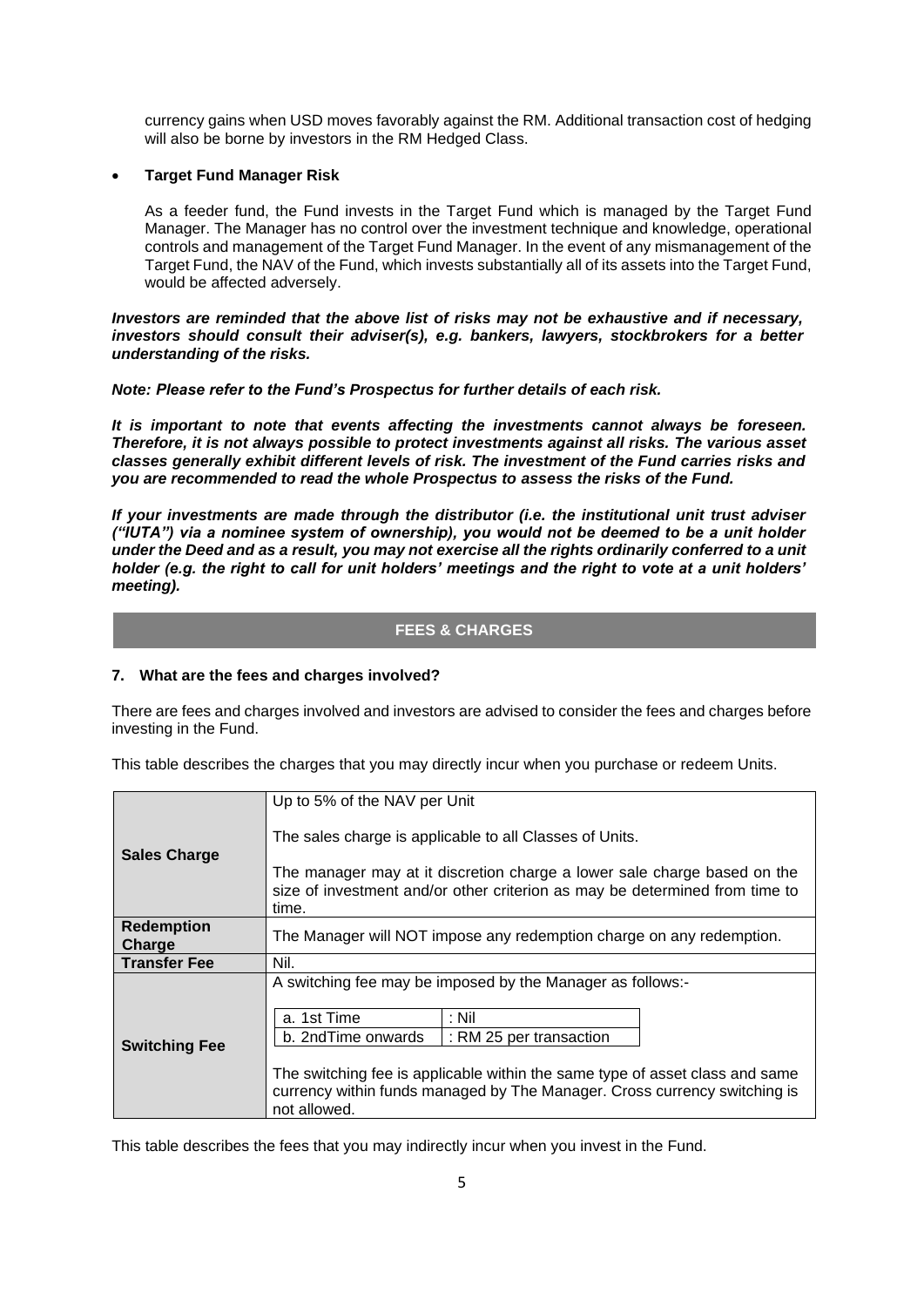|                                        | The annual management fee is up to 1.80% per annum of the NAV of the Fund.<br>The management fee is calculated and accrued on a daily basis, payable<br>monthly to the Manager.                                                                                                 |  |  |  |  |  |
|----------------------------------------|---------------------------------------------------------------------------------------------------------------------------------------------------------------------------------------------------------------------------------------------------------------------------------|--|--|--|--|--|
| <b>Annual</b><br><b>Management Fee</b> | Please note that management fee will only be charged once at the Fund<br>level. The fund management fee charged by the Target Fund will be paid<br>out of the annual management fee charged by the Manager at the Fund<br>level. There is no double charging of management fee. |  |  |  |  |  |
|                                        | Note: The amount of management fee is applicable to all Classes of Units<br>based on the multi-class ratio.                                                                                                                                                                     |  |  |  |  |  |
|                                        | The trustee fee is up to 0.06% per annum of the NAV of the Fund subject to a<br>minimum fee of RM15,000.00 per annum or its equivalent in the Base Currency<br>(excluding foreign custodian fees and charges).                                                                  |  |  |  |  |  |
| <b>Annual Trustee</b><br>Fee           | In addition to the annual trustee fee, the Trustee may be reimbursed by the<br>Fund for any expenses properly incurred by it in the performance of its duties.                                                                                                                  |  |  |  |  |  |
|                                        | The trustee fee is accrued daily and payable monthly.                                                                                                                                                                                                                           |  |  |  |  |  |
|                                        | Note: The amount of trustee fee is applicable to all Classes of Units based on<br>the multi-class ratio.                                                                                                                                                                        |  |  |  |  |  |
|                                        | These include (but are not limited to) the following:                                                                                                                                                                                                                           |  |  |  |  |  |
|                                        | i. cost of printing of interim and annual reports for the Fund;                                                                                                                                                                                                                 |  |  |  |  |  |
|                                        | ii. commissions or fees paid to brokers or dealers in effecting dealings in the<br>Assets of the Fund, shown on the contract notes or confirmation notes;                                                                                                                       |  |  |  |  |  |
|                                        | iii. where the custodian function is delegated by the Trustee, charges and<br>fees paid to foreign sub-custodians taking into custody any foreign assets<br>of the Fund;                                                                                                        |  |  |  |  |  |
|                                        | iv. taxes and other duties charged on the Fund by the government and other<br>authorities;                                                                                                                                                                                      |  |  |  |  |  |
|                                        | v. costs, fees and expenses properly incurred by the auditor appointed for<br>the Fund;                                                                                                                                                                                         |  |  |  |  |  |
| <b>Administrative</b><br>Fees          | vi. costs, fees and expenses incurred for the valuation of any investment of<br>the Fund by independent valuers for the benefit of the Fund (if any);                                                                                                                           |  |  |  |  |  |
|                                        | vii. costs, fees and expenses incurred for any modification of the Deed save<br>where such modification is for the benefit of the Manager and/or the<br>Trustee;                                                                                                                |  |  |  |  |  |
|                                        | viii. costs, fees and expenses incurred for any meeting of the Unit Holders<br>save where such meeting is convened for the benefit of the Manager<br>and/or the Trustee;                                                                                                        |  |  |  |  |  |
|                                        | ix. costs, commissions, fees and expenses of the sale, purchase and any<br>other dealing of any asset of the Fund;                                                                                                                                                              |  |  |  |  |  |
|                                        | x. costs, fees and expenses incurred in the preparation of tax returns of the<br>Fund; and                                                                                                                                                                                      |  |  |  |  |  |
|                                        | xi. any tax and/or other indirect tax now or hereafter imposed by law or<br>required to be paid in connection with any costs, fees and expenses                                                                                                                                 |  |  |  |  |  |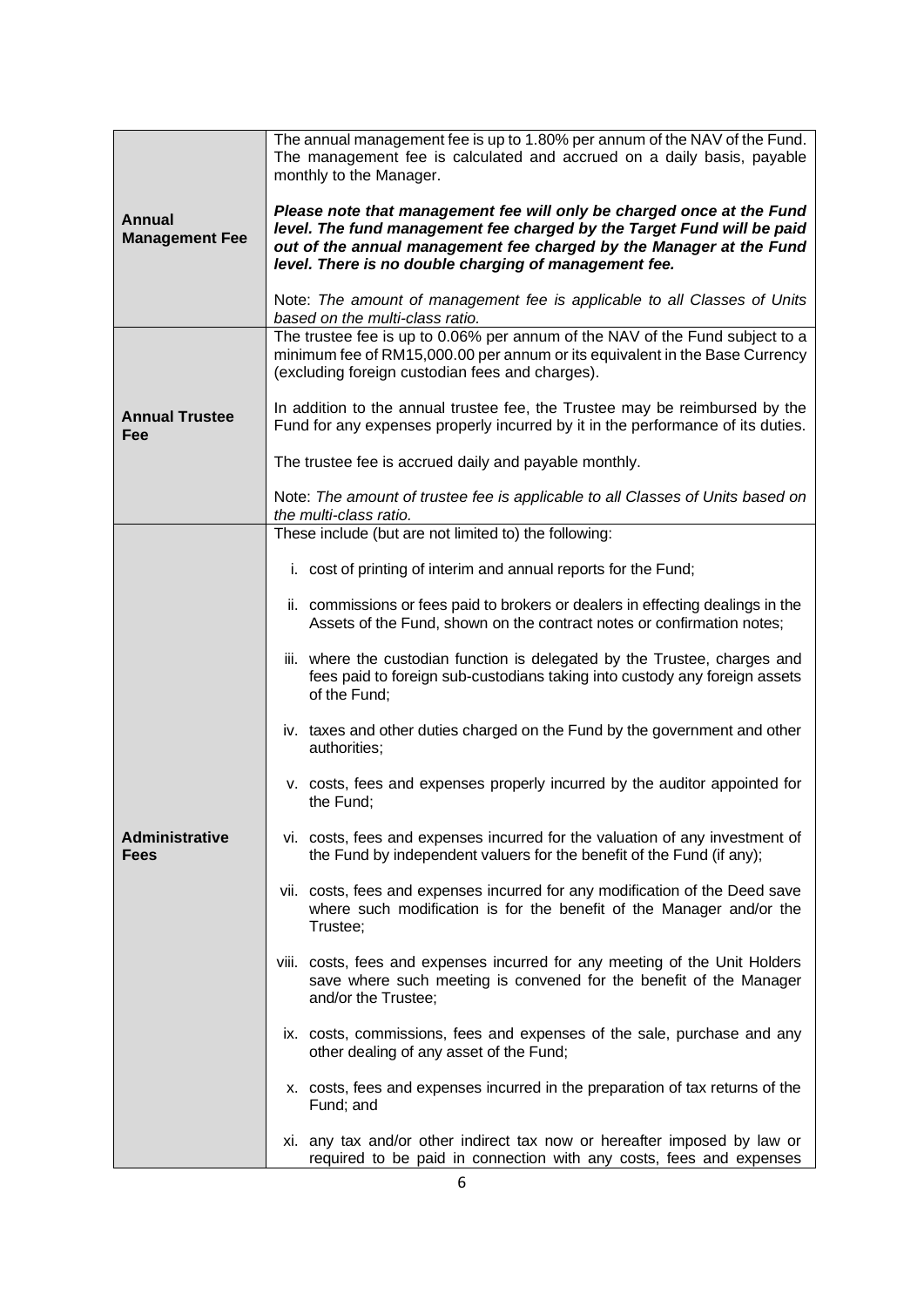|                  | incurred by the Fund; and                                                                                                  |
|------------------|----------------------------------------------------------------------------------------------------------------------------|
|                  | xii. other related Fund's administrative expenses as permitted by the Deed.                                                |
|                  | Note: Any administrative expenses are applicable to all Classes of Units based<br>on the multi-class ratio.                |
| <b>Other Fee</b> | Any applicable bank charges incurred as a result of purchasing or withdrawal<br>of Units will be borne by the Unit Holder. |

*Note: The above fees and charges are exclusive of taxes and/or duties imposed by law or required to be paid in connection with the products or services provided by the Manager and/or the Trustee.*

*Please refer to the Fund's Prospectus for further explanation and illustration of the Fund's fees, charges and expenses.*

*WARNING!: YOU SHOULD NOT MAKE PAYMENT IN CASH TO A UNIT TRUST CONSULTANT OR ISSUE A CHEQUE IN THE NAME OF A UNIT TRUST CONSULTANT FOR ANY PURCHASE OF THE UNIT TRUST FUND.*

### **VALUATIONS AND EXITING FROM INVESTMENT**

#### **8. How often are valuations available?**

Valuation of the Fund is carried out at the end of each Business Day. As Forward Pricing method is used for this Fund, any request received on or before 4.00p.m. (Malaysia time) on any Business Day, will be processed based on the NAV per Unit at the end of that Business Day which will be computed on T+1.

For any request received after 4.00p.m. (Malaysia time) on any Business Day, the request will be processed based on the NAV per Unit at the end of the next business day which will be computed on  $T+1$ .

All foreign assets will be translated into the Base Currency and any currency translation involved for NAV computation will be based on bid foreign exchange rate quoted by Bloomberg/Reuters at 4.00 p.m. (United Kingdom time) which is equivalent to 11 p.m. or 12 a.m. midnight (Malaysia time) on the same day, or such time stipulated in the investment management standards issued by FiMM.

You may obtain the daily NAV per unit of the Fund from BIMB Investment's website at [www.bimbinvestment.com.my.](http://www.bimbinvestment.com.my/) Alternatively you may contact our customer service via Toll-Free number 1-800-88-1196 or email to [marketing.bimbinvest@bankislam.com.my](mailto:marketing.bimbinvest@bankislam.com.my) for any assistance.

#### **9. How can I exit from this investment and what are the risks and costs involved?**

- i. You can exit from the Fund by redeeming your investments in the Fund at any point of time by simply completing the redemption application form and returning it to the relevant authorised distributors/authorised consultants or direct to BIMB Investment Management Berhad.
- ii. The cut off time for a redemption transaction is 4.00 p.m. on a Business Day. Any redemption application received after the cut off time will be considered as received on the next Business Day. Such redemption requests are deemed received and shall be irrevocable if all documents and forms received by the Manager are duly and correctly completed.
- iii. If you have made an initial investment and later decide that this investment does not meet your investment needs, you may withdraw your investment within six (6) Business Days from the date your investment application is accepted by the Manager.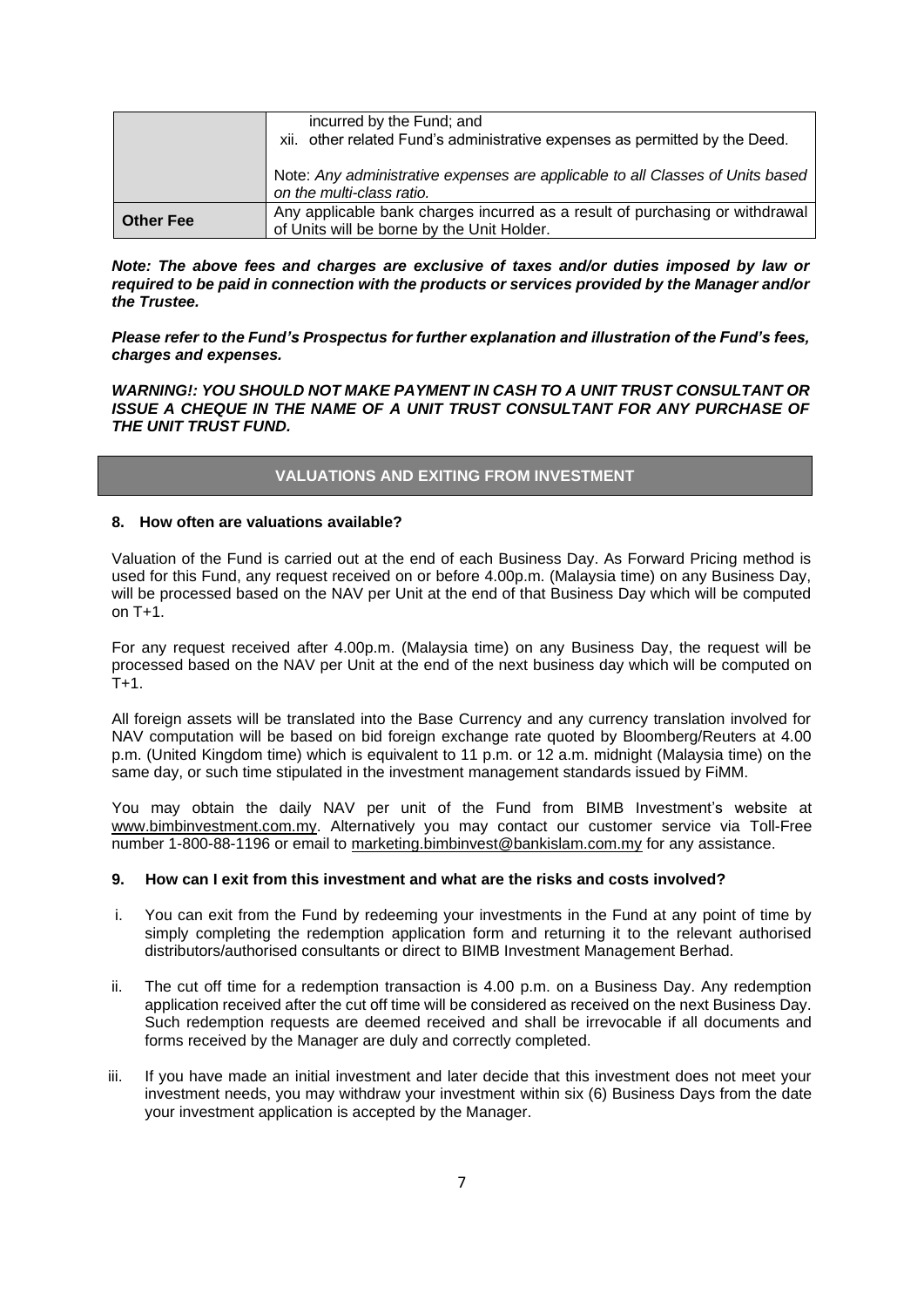iv. You will be refunded for every unit held based on the NAV per Unit on the day the Units were purchased and sales charge (if any) within 10 days from the receipt of the cooling-off application.

#### **FUND PERFORMANCES**

## **Total return and average total return for the financial year ended 31 March 2022**

| <b>RM Class</b> |                   |                      |                     |                      |  |  |  |
|-----------------|-------------------|----------------------|---------------------|----------------------|--|--|--|
| <b>Period</b>   | <b>Fund Total</b> | <b>Average Total</b> | <b>Benchmark</b>    | <b>Average Total</b> |  |  |  |
|                 | <b>Return</b>     | <b>Return</b>        | <b>Total Return</b> | <b>Return</b>        |  |  |  |
| 1-Year          | 3.73%             | 3.73%                | 8.97%               | 8.97%                |  |  |  |
| 3-Year          | 17.71%            | 5.90%                | 51.88%              | 17.29%               |  |  |  |
| 5-Year          | 25.73%            | 5.15%                | 65.05%              | 13.01%               |  |  |  |
| Since Inception | 40.26%            | 6.36%                | 98.83%              | 11.46%               |  |  |  |

| <b>USD Class</b> |                                    |                                       |                                         |                                       |  |  |  |
|------------------|------------------------------------|---------------------------------------|-----------------------------------------|---------------------------------------|--|--|--|
| <b>Period</b>    | <b>Fund Total</b><br><b>Return</b> | <b>Average Total</b><br><b>Return</b> | <b>Benchmark</b><br><b>Total Return</b> | <b>Average Total</b><br><b>Return</b> |  |  |  |
| 1-Year           | 2.26%                              | 2.26%                                 | 7.28%                                   | 7.28%                                 |  |  |  |
| 3-Year           | 14.30%                             | 4.77%                                 | 47.19%                                  | 15.73%                                |  |  |  |
| 5-Year           | 32.34%                             | 6.47%                                 | 72.96%                                  | 14.59%                                |  |  |  |
| Since Inception  | 43.28%                             | 6.83%                                 | 102.81%                                 | 16.23%                                |  |  |  |

| <b>SGD Class</b> |                                    |                                       |                     |                                                   |  |  |
|------------------|------------------------------------|---------------------------------------|---------------------|---------------------------------------------------|--|--|
| <b>Period</b>    | <b>Fund Total</b><br><b>Return</b> | <b>Average Total</b><br><b>Return</b> | <b>Total Return</b> | <b>Benchmark   Average Total</b><br><b>Return</b> |  |  |
| 1-Year           | 2.94%                              | 2.94%                                 | 8.11%               | 8.11%                                             |  |  |
| Since Inception  | 10.63%                             | 4.40%                                 | 37.63%              | 15.05%                                            |  |  |

| <b>RM Hedged Class</b>                                                                         |               |               |                     |               |  |  |
|------------------------------------------------------------------------------------------------|---------------|---------------|---------------------|---------------|--|--|
| <b>Fund Total</b><br><b>Benchmark   Average Total</b><br><b>Average Total</b><br><b>Period</b> |               |               |                     |               |  |  |
|                                                                                                | <b>Return</b> | <b>Return</b> | <b>Total Return</b> | <b>Return</b> |  |  |
| 1-Year                                                                                         | 2.86%         | 2.86%         | 8.97%               | 8.97%         |  |  |
| Since Inception                                                                                | 15.63%        | 6.47%         | 42.86%              | 17.14%        |  |  |

## **Total return for previous financial years**

| <b>RM Class</b>             |                    |                         |
|-----------------------------|--------------------|-------------------------|
| <b>Financial Year Ended</b> | <b>Fund Return</b> | <b>Benchmark Return</b> |
| 31 March 2022               | 3.73%              | 8.97%                   |
| 31 March 2021               | 21.42%             | 48.53%                  |
| 31 March 2020               | $-6.54%$           | $-6.16%$                |
| 31 March 2019               | 4.02%              | 8.46%                   |
| 31 March 2018               | 2.68%              | 0.20%                   |
| 31 March 2017               | 11.56%             | 20.47%                  |
| <b>USD Class</b>            |                    |                         |
| <b>Financial Year Ended</b> | <b>Fund Return</b> | <b>Benchmark Return</b> |
| 31 March 2022               | 2.26%              | 7.28%                   |
| 31 March 2021               | 26.53%             | 54.60%                  |
| 31 March 2020               | $-11.66%$          | $-11.26%$               |
| 31 March 2019               | $-1.55%$           | 2.60%                   |
| 31 March 2018               | 17.62%             | 14.53%                  |
| 31 March 2017               | 8.26%              | 17.26%                  |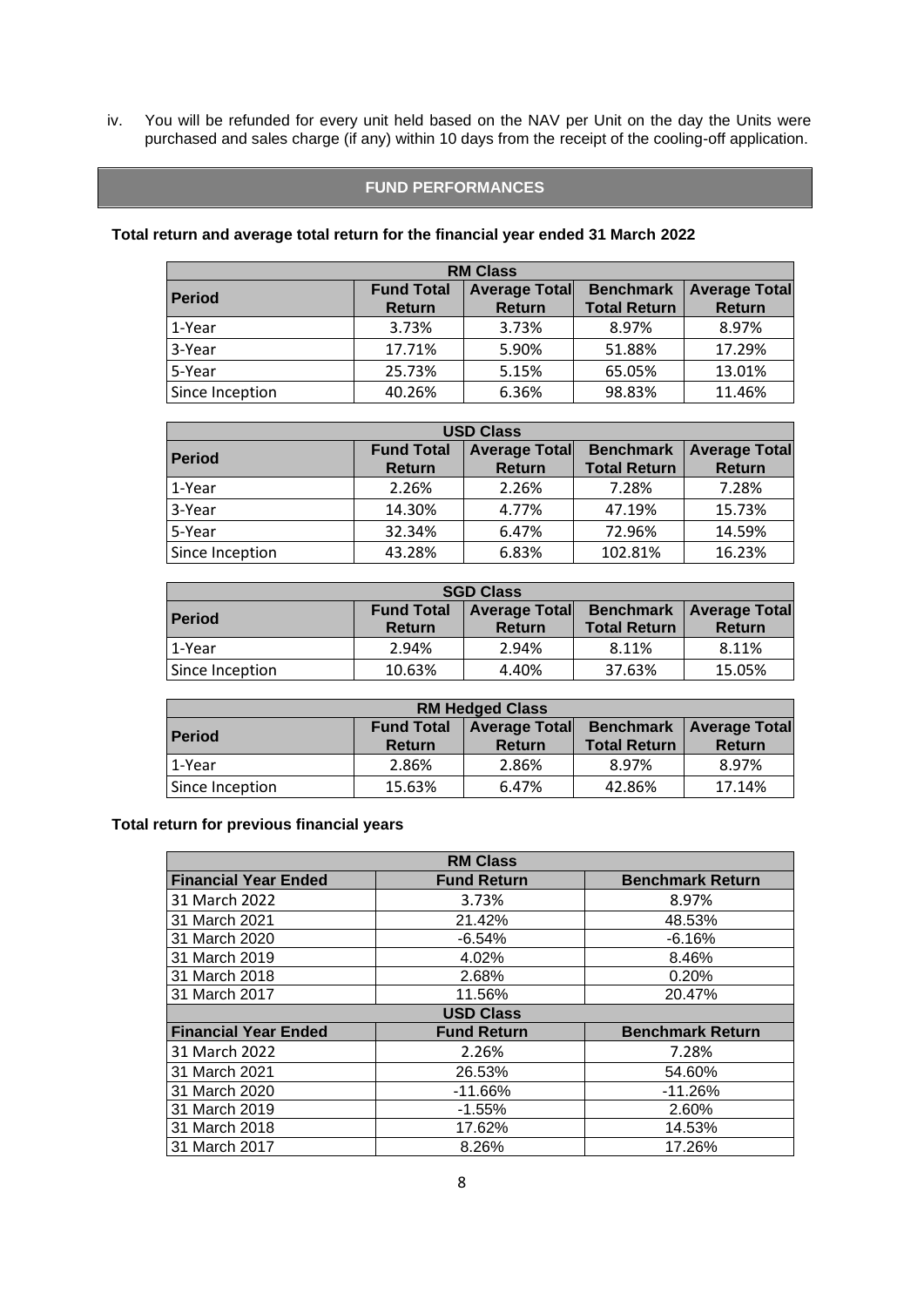| <b>SGD Class</b>            |                    |                         |
|-----------------------------|--------------------|-------------------------|
| <b>Financial Year Ended</b> | <b>Fund Return</b> | <b>Benchmark Return</b> |
| 31 March 2022               | 2.94%              | 8.11%                   |
| l 31 March 2021             | 19.71%             | 45.91%                  |
| l 31 March 2020             | $-10.23\%$         | $-11.78\%$              |

| <b>RM Hedged Class</b>      |                    |                         |
|-----------------------------|--------------------|-------------------------|
| <b>Financial Year Ended</b> | <b>Fund Return</b> | <b>Benchmark Return</b> |
| 31 March 2022               | 2.86%              | 8.97%                   |
| 31 March 2021               | 25.93%             | 48.53%                  |
| 31 March 2020               | $-10.74%$          | $-11.74%$               |

**Notes:**

- *1.* **Total Return** of the Fund has been verified by Novagni Analytics & Advisory Sdn. Bhd. (363145-W)
- *2.* **Average Total Return** is derived by this formula:

Total Return Number of Years under Review

The calculation of average total return is based on methods obtained from Lipper Asia Ltd.

Past performance is not necessarily indicative of future performance and unit prices and investment *returns may go down, as well as up.*

#### **Portfolio Turnover Ratio (PTR)**

| <b>Financial Year Ended</b> | 31 March 2022 | 31 March 2021 | 31 March 2020 |
|-----------------------------|---------------|---------------|---------------|
| PTR (times)                 | ว.20          | 0.23          |               |

Brief explanation PTR for financial year ended 31 March 2022 is lower than the previous financial year due to lower average purchases and sales amount by the fund during the financial year.

#### **Income Distribution**

| <b>Financial Year Ended</b>       | 31 March 2022 | 31 March 2021 | 31 March 2020 |
|-----------------------------------|---------------|---------------|---------------|
| Gross distribution per unit (sen) |               |               |               |
| <b>RM Class</b>                   | 3.10          | 3.40          | 3.15          |
| <b>USD Class</b>                  | 3.20          | 3.40          | 3.15          |
| RM Hedged Class                   | 2.95          | 3.30          | 3.00          |
| <b>SGD Class</b>                  | 3.00          | 3.30          | 3.00          |
| Net distribution per unit (sen)   |               |               |               |
| <b>RM Class</b>                   | 3.10          | 3.40          | 3.15          |
| <b>USD Class</b>                  | 3.20          | 3.40          | 3.15          |
| RM Hedged Class                   | 2.95          | 3.30          | 3.00          |
| <b>SGD Class</b>                  | 3.00          | 3.30          | 3.00          |

Distribution of income will be made in the form of cash or reinvestment of Units.

## **CONTACT INFORMATION**

**10. Who should I contact for further information or to lodge a complaint?**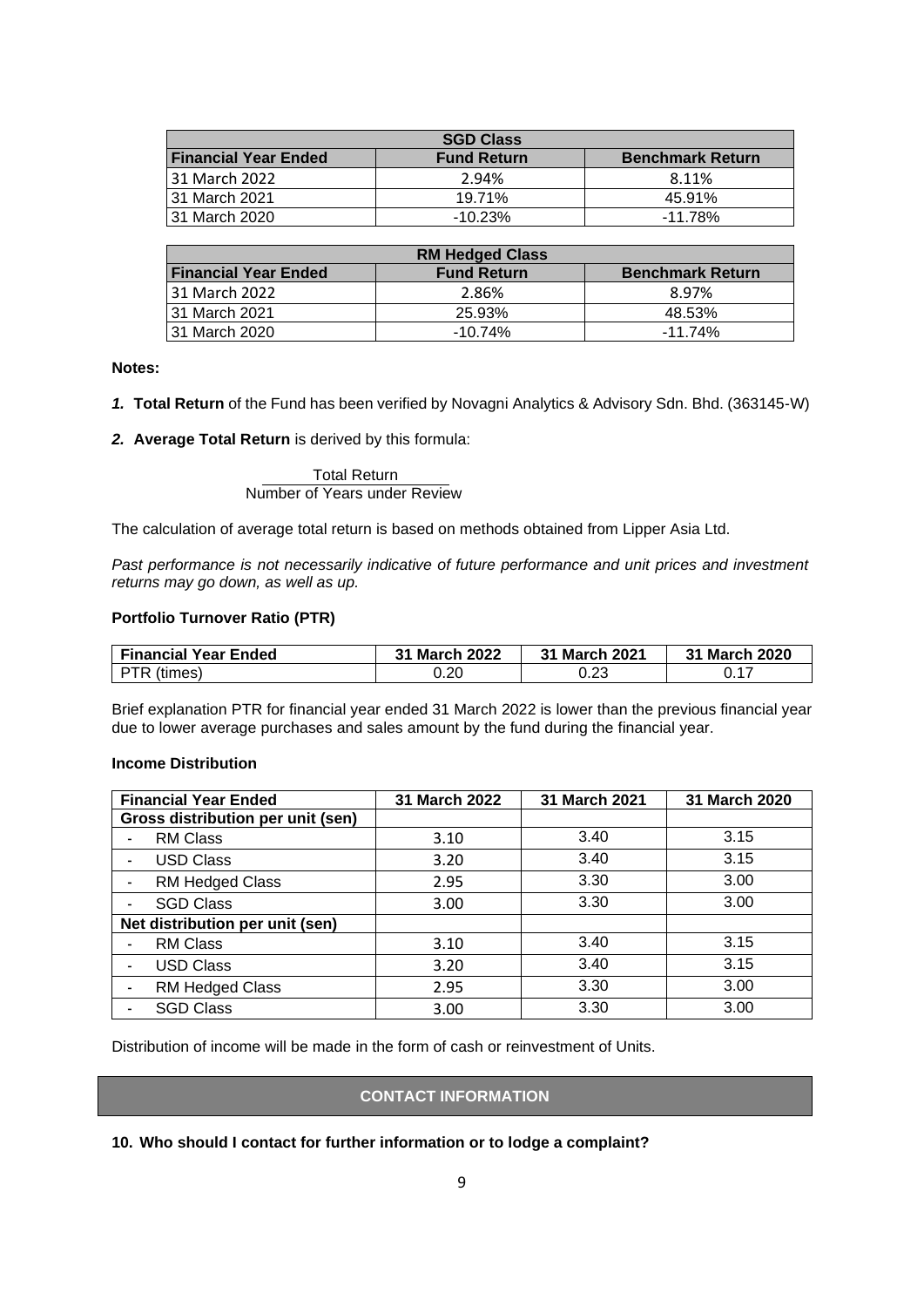#### **i) For internal dispute resolution, you may contact**

#### **BIMB Investment Management Berhad**

- 
- 
- 
- d. via online complaint form available at
- 
- a. via phone to **:** +603 2161 2524 / 2924
	-
- b. via fax to **:** +603 2161 2462 : [marketing.bimbinvest@bankislam.com.my](mailto:marketing.bimbinvest@bankislam.com.my)
	- **:** [www.bimbinvestment.com.my](http://www.bimbinvestment.com.my/)
- e. via letter to **: BIMB Investment Management Berhad** Level 19, Menara Bank Islam No. 22, Jalan Perak 50450 Kuala Lumpur

Complaint should be made in writing with the following information:-

- a) particulars of complainant which include name, correspondence address, contact number, email address (if any) and other relevant information;
- b) circumstances of the non-compliance or improper conduct;
- c) parties alleged to be involved in the improper conduct; and
- d) other supporting documentary evidence (if any).
- **ii) If you are dissatisfied with the outcome of the internal dispute resolution process, please refer your dispute to the**

#### **Securities Industry Dispute Resolution Center (SIDREC):**

- 
- 
- 
- 
- 
- a. via phone to **:** +603 2282 2280 b. via fax to **:** +603 2282 3855<br>
c. via email to **:** info@sidrec.com
- c. via email to **info@sidrec.com.my**<br>d. via letter to **info@sidrec.com.my**<br>**c.** via letter to **info@sidrec.com.my** 
	- **:** Securities Industry Dispute Resolution **Center (SIDREC)**  Unit A-9-1, Level 9, Tower A Menara UOA Bangsar No. 5, Jalan Bangsar Utama 1 59000 Kuala Lumpur
- **iii) You can also direct your complaint to the SC even if you have initiated a dispute resolution process with SIDREC. To make a complaint, please contact the**

#### **SC's Consumer & Investor Office:**

- a. via phone to the Aduan Hotline at **:** +603 6204 8999
- 
- 
- d. via online complaint form available at<br>e. via letter to
- 
- - b. via fax to **:** +603 6204 8991
- c. via email to **:** [aduan@seccom.com.my](mailto:aduan@seccom.com.my)
	- **:** [www.sc.com.my](http://www.sc.com.my/)
	- : Consumer & Investor Office Securities Commission Malaysia No 3 Persiaran Bukit Kiara Bukit Kiara 50490 Kuala Lumpur.